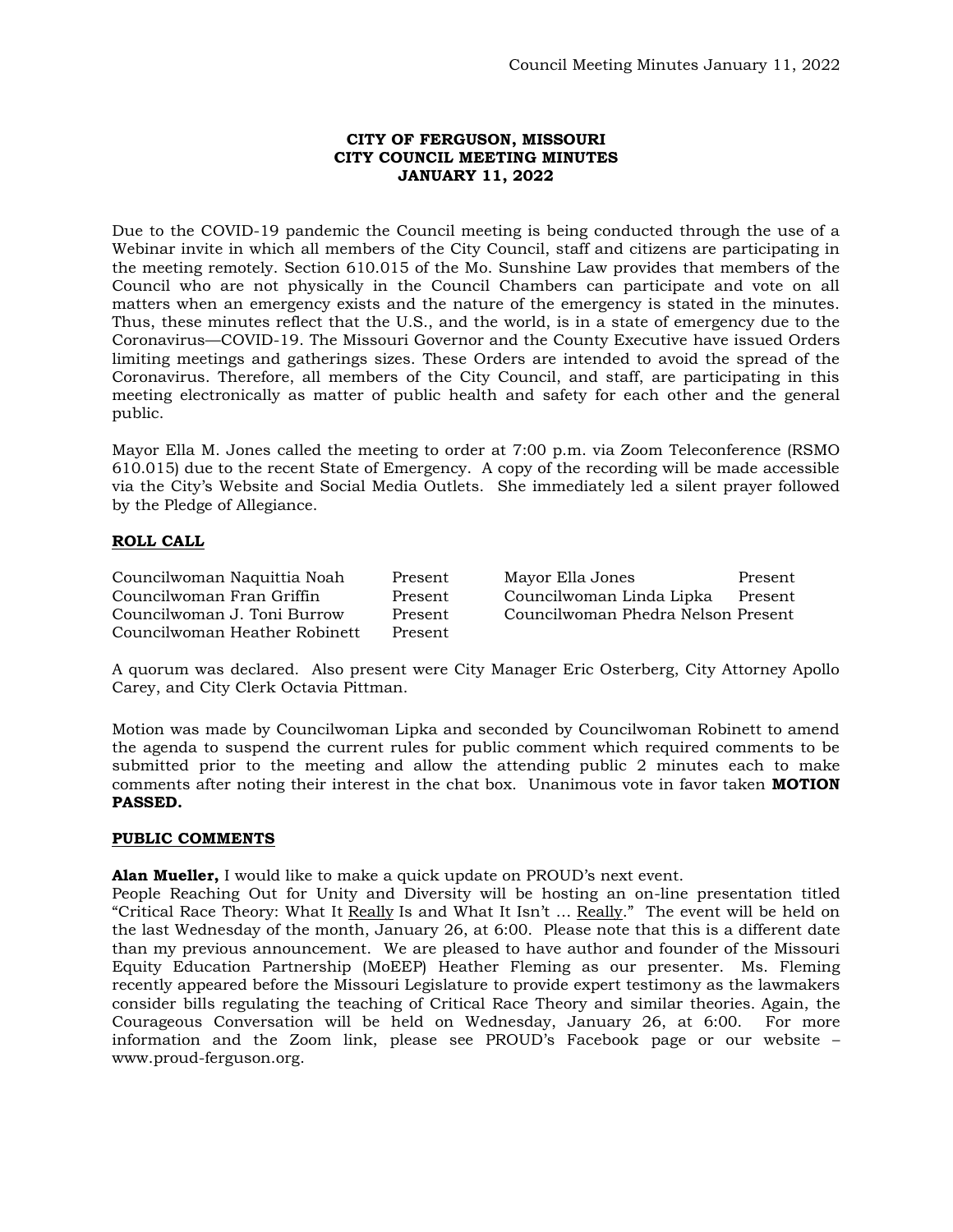**Erica M Brooks,** Happy New Year to all. I have attended two of the four American Rescue Plan Act Forum. The suggestions I gave are as follows:

1. To create a safer surrounding for bus riders on Suburban Ave and Dade Ave. while waiting for Bus Route 79 by installing bus platforms and bus shelters to keep bus riders protected from the weather;

2. Facade windows should be put on the derelict houses in Plaza Heights Subdivision due to the high percentage of empty houses to attract buyers and create community appeal in our area;

3. More sidewalks need to be on Dade Ave. and Suburban Ave. all the way to Mueller Ave. for the safety of walkers and bus riders, as well as add curb appeal;

4. There should be an upgrade of lighting from regular bulb to LED lighting which are brighter and would allow the residents to see better at night and it might reduce criminal activity and

5. Due to the fact the infrastructure on Dade Ave. is in the process of being replaced at this and the will be resurfaced in the near future, Mueller Ave. and Plaza Ave. need to be resurfaced as well, because our streets especially Mueller Ave. and are sinking in daily. It's needs to be fixed, because I don't want to fall through the street.

These just a few immediate issues in our area that need to be addressed. Thank you.

**Nick Kasoff,** thanked the council for opening up public comments and noted concerns about the recent crash in front of Blessed Theresa that shines a light on terrible traffic in the community. All were invited to attend traffic commission meetings where discussions will be held regarding data being gathered. There are also plans to have an open house in March.

**Stephen Robin,** commented on the increase of speeders along Hereford @ Elizabeth. He added that discussions are being held at county to help mitigate traffic issues and suggested representatives listen in to learn more.

**Mildred Clines,** offered suggestions to slow traffic and prevent accidents; a traffic light timer and left turn only on arrow at the intersection. She also suggested we gather statistics and submit to county so that they can understand that there is in issue.

**Aja Owens,** representing the office of Congresswoman Cori Bush, introduced herself and noted that the office is there is assist where needed.

**Gerry Noll,** stated he sent a letter to the Council in response to the mention at the last meeting of the charter commission being assembled. He noted state statute discusses how commissions can be gathered and referenced the city charter section also outlines ways to propose changes.

**Wendy Daniels,** noted concerns with traffic issues on Elizabeth and other streets with long stretches. She added her fear of walking down the streets and suggested round-a-bouts or other calming methods.

## **MANAGER'S REPORT**

City Manager Osterberg provided an update of ARPA funds, noting that meetings where held with 8-10 in attendance. The next meeting will be held tomorrow at 6pm via zoom given COVID. Access information can be found on the city's website "MovingFergusonForward.com". A survey will also go out via text regarding the usage of the funds.

A brief discussion was held regarding the Wayfair Sales Tax. The Supreme Court decision was explained that allowed for the tax collection for online purchases. He stated that funding will go to the state of Missouri, however because the City of Ferguson has not passed the allowed tax, we will not be allowed to collect the portion that would otherwise be allocated to the City. It was reiterated that this is not a new tax that citizens would pay, it is a tax that is already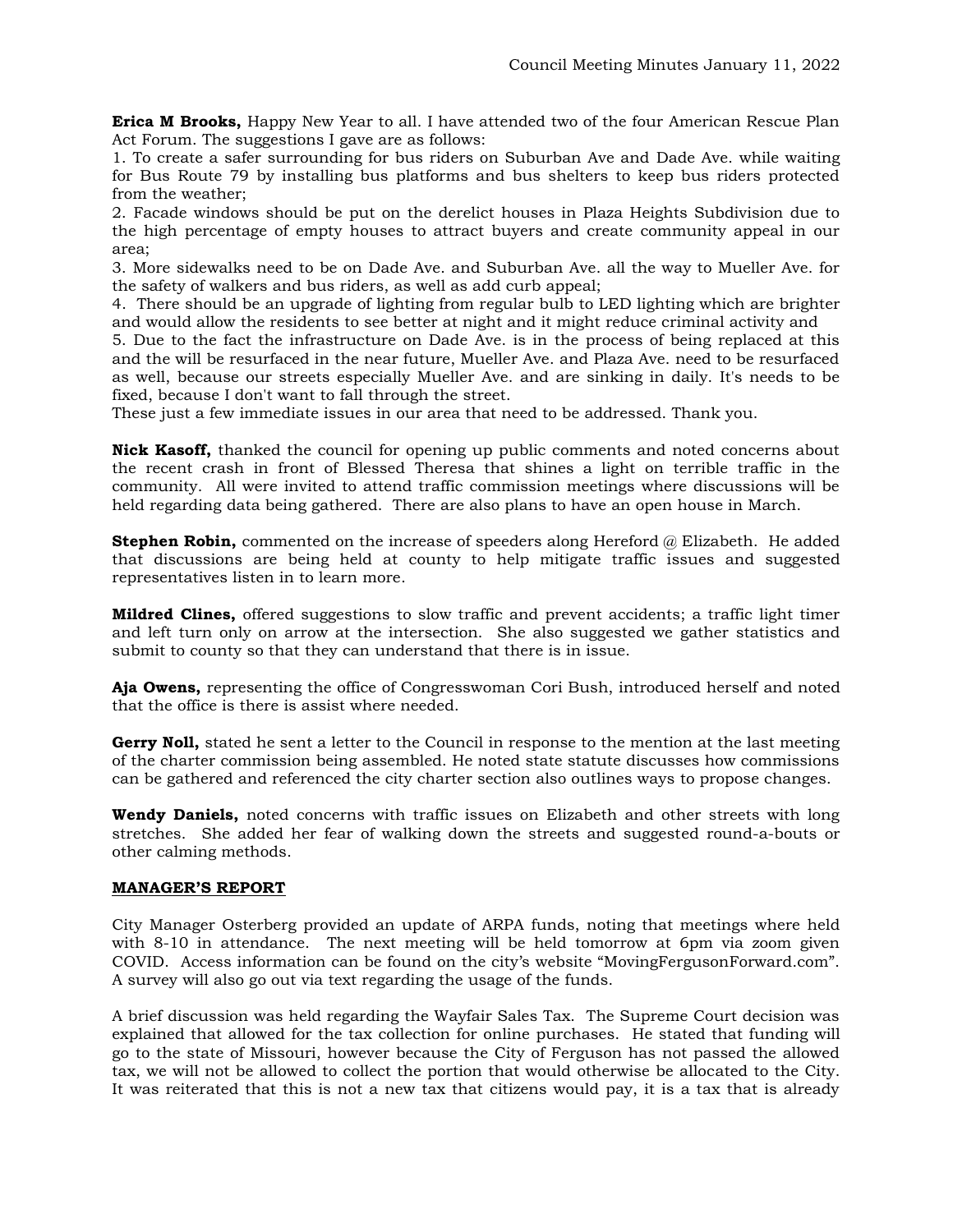being collected, however the city is not receiving its portion. The City may move forward with a ballot campaign for a future election. There will be more information to come.

# **Community Policing Update – Chief Frank McCall**

Chief McCall provided a crime statistics update noting the increase in homicides from 2020 to 2021. He discussed staffing concerns with the pandemic and provided an update of staffing efforts. We are hopeful to have 1 new officer join this month, there are a couple headed to the academy, and another 2-3 in the interview and background stages.

# **COVID Update – Chief John Hampton**

Chief Hampton provided an update of COVID activity noting we are at the highest number of positive cases since the pandemic started and have also reached record numbers of hospitalizations locally. Everyone was reminded and encouraged to get vaccinated and to continue practicing safety measures; social distancing, wearing clean masks and to get tested and stay home if you are feeling sick. More information is available regarding testing and vaccines at [www.REVIVESTL.com](http://www.revivestl.com/) .

## **SPECIAL PRESENTATION**

**None** 

# **PUBLIC HEARING**

**None**

## **CONSENT AGENDA**

## **CITY COUNCIL MEETING MINUTES Regular Meeting Minutes**

Motion was made by Councilwoman Robinett and seconded by Councilwoman Burrow to approve the meeting minutes of [December 14, 2021](https://www.fergusoncity.com/DocumentCenter/View/5483/Council-Meeting-Minutes-121421) as submitted. Unanimous vote in favor taken; **MOTION PASSED.** 

#### **Special Meeting Minutes: None**

## **BOARD/ COMMISSION MEETING MINUTES**

The City Council received and filed the Civilian Review Board Meeting Minutes of [September](https://www.fergusoncity.com/DocumentCenter/View/5484/FCRB-Open-Meeting-Minutes-09132021)  [13, 2021;](https://www.fergusoncity.com/DocumentCenter/View/5484/FCRB-Open-Meeting-Minutes-09132021) [October 4, 2021;](https://www.fergusoncity.com/DocumentCenter/View/5485/FCRB-Open-Meeting-Minutes-10042021) [November 1, 2021](https://www.fergusoncity.com/DocumentCenter/View/5486/FCRB-Open-Meeting-Minutes-11012021)**.** 

#### **APPOINTMENTS None**

## **REQUESTS None**

## **PROCLAMATIONS**

#### *[School Choice Week](https://www.fergusoncity.com/DocumentCenter/View/5487/PROC---2021-School-Choice-Week)*

*WHEREAS, all children in FERGUSON should have access to the highest-quality education possible; and, WHEREAS, FERGUSON recognizes the important role that an effective education plays in preparing all students in FERGUSON to be successful adults; and, WHEREAS, quality education is critically important to the economic vitality of FERGUSON; and,*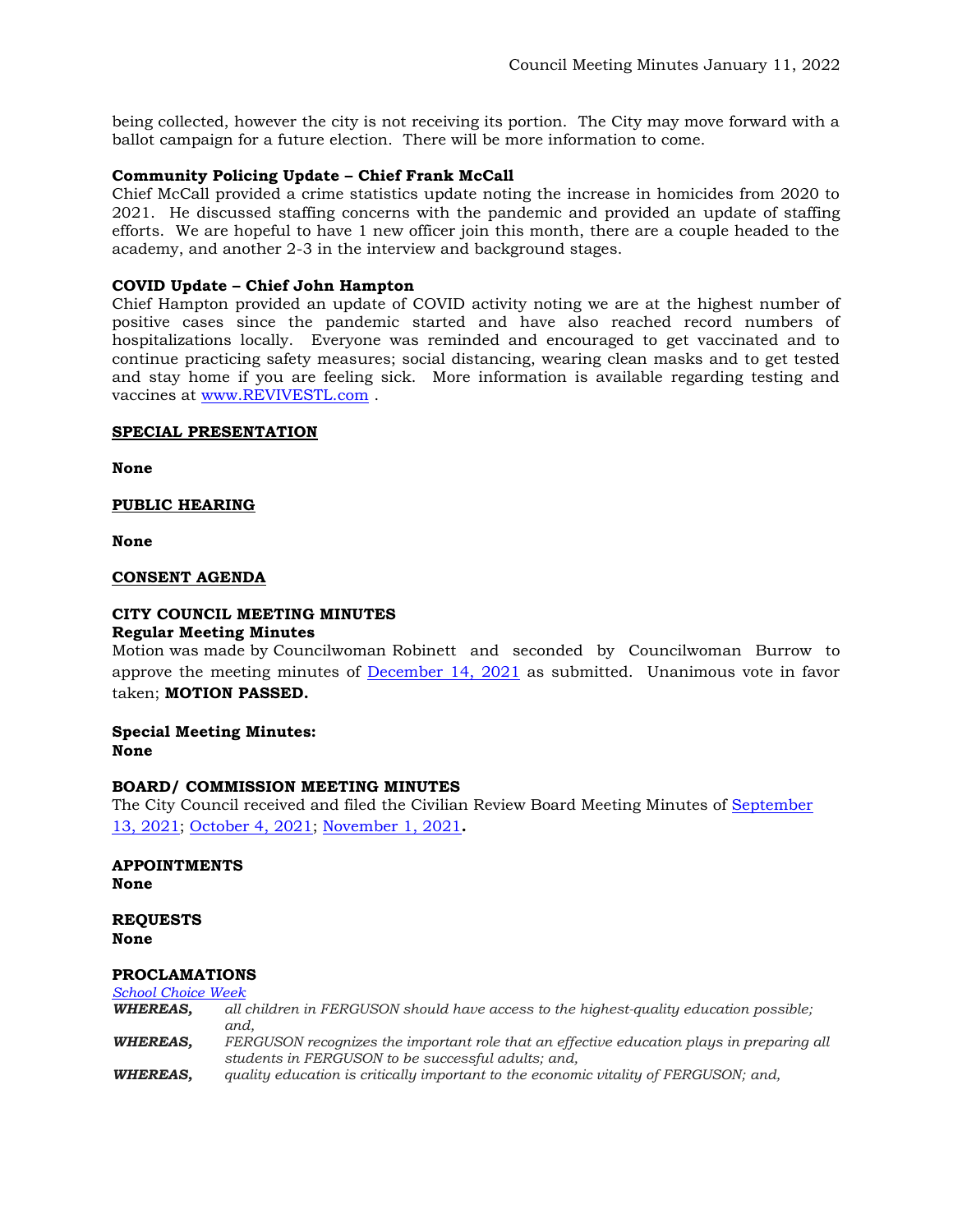- *WHEREAS, FERGUSON is home to a multitude of high quality public and nonpublic schools from which parents can choose for their children, in addition to families who educate their children in the home; and*
- *WHEREAS, educational variety not only helps to diversify our economy, but also enhances the vibrancy of our community; and,*
- *WHEREAS, FERGUSON has many high-quality teaching professionals in all types of school settings who are committed to educating our children; and,*
- *WHEREAS, School Choice Week is celebrated across the country by millions of students, parents, educators, schools and organizations to raise awareness of the need for effective educational options;*

*NOW, THEREFORE, I, Ella M. Jones, Mayor of the City of Ferguson, Missouri, on behalf of the Ferguson City Council do hereby recognize January 23 – 29, 2022 as FERGUSON School Choice Week, and I call this observance to the attention of all of our citizens.*

*[2022 Greater North County Chamber of Commerce Board Chair](https://www.fergusoncity.com/DocumentCenter/View/5488/PROC---2022-no-co-chamber-board-chair---lathan)*

#### *A Proclamation Congratulating Carletus D. Lathan On Being Selected To Serve As the Greater North County Chamber of Commerce Chair of the Board*

- *WHEREAS, Carletus D. Lathan relocated to Ferguson, Missouri in 2002 from southern Illinois and his hometown of Unity; and*
- *WHEREAS, He has over 30 years' experience in the healthcare industry working with companies such as SDC Community Action Agency, River To River Cache Valley Senior Living, Hidden Lake, Century Park, Aperion Care and Hope Hospice Inc. to name a few; and*
- *WHEREAS, He is an active member of the Mercy Seat Baptist Church, as Vice Chair for the Mercy Seat Apartments Board of Directors as well as a member of the North County Senior Resource Team; and*
- *WHEREAS, He is a longtime member of the Greater North County Chamber of Commerce. He is a part of Leads Group 2, has served as the Secretary and is currently the Vice Chairman for the Board of Directors. He is also the very proud recipient of the Cathy Behlmann 2021 Volunteer of the year Award; and*
- *WHEREAS, With Unity instilled in him he gets the most enjoyment from lifting the spirits of others by doing all the good he can by all the means he can, in all the places he can;*

*NOW, THEREFORE, I, Ella M. Jones, Mayor of the City of Ferguson, Missouri, on behalf of the Ferguson City Council, hereby congratulate Carletus D. Lathan On Being Selected To Serve As the Greater North County Chamber of Commerce Chair of the Board*

## **RESOLUTIONS**

#### **[Resolution No. 2022-01](https://www.fergusoncity.com/DocumentCenter/View/5498/Resolution-No-2022-01-New-Concept-retaining-walls) – A Resolution Authorizing The City Manager To Execute A Contract Between The City Of Ferguson And New Concept Construction To Repair The Retaining Walls At 820 Hutton Place And January Avenue**

Without objection, Resolution #2022-01 was introduced by Council present and Attorney Carey provided the title only reading. It was explained that constant flooding at Wabash Park caused damages to the retaining wall of adjacent residents. Motion was made by Councilwoman Griffin and seconded by Councilwoman Robinett to approve Resolution #2022-01. **ROLL CALL:** Councilwoman Noah – aye; Councilwoman Griffin – aye; Councilwoman Burrow – aye; Councilwoman Robinett – aye; Mayor Jones – aye; Councilwoman Lipka – aye; Councilwoman Nelson – aye; **MOTION PASSED.**

## **[Resolution No. 2022-02](https://www.fergusoncity.com/DocumentCenter/View/5499/Resolution-No-2022-02-New-Concept-repair-n-clay) – A Resolution Authorizing The City Manager To Enter Into An Agreement With New Concept Construction For Road Repairs On North Clay Avenue**

Without objection, Resolution #2022-02 was introduced by Council present and Attorney Carey provided the title only reading. It was explained that Municipal Services have been contacted daily with complaints from residents in regards to massive potholes, causing damages to resident's cars. This agreement would provide for the repairs of North Clay. Motion was made by Councilwoman Lipka and seconded by Councilwoman Burrow to approve Resolution #2022- 02. **ROLL CALL:** Councilwoman Noah – aye; Councilwoman Griffin – aye; Councilwoman Burrow – aye; Councilwoman Robinett – aye; Mayor Jones – aye; Councilwoman Lipka – aye; Councilwoman Nelson – aye; **MOTION PASSED.**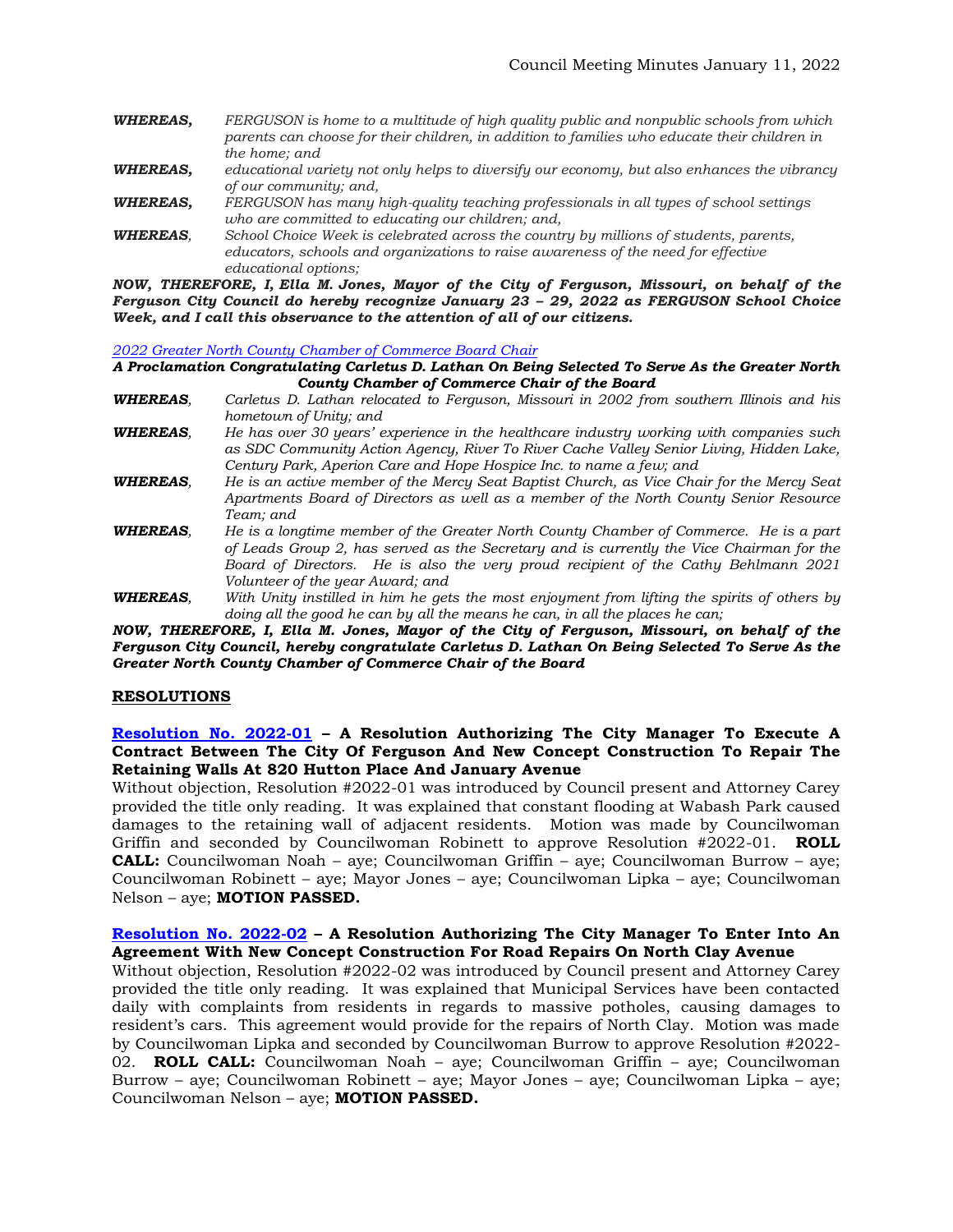#### **BILLS REQUIRING FIRST READING**

**None** 

# **BILLS REQUIRING SECOND READING**

**None**

#### **UNFINISHED BUSINESS**

**None**

#### **NEW BUSINESS**

Motion was made by Councilwoman Lipka and seconded by Councilwoman Robinett to remove to the rule to require citizens to submit public comments the day before the meeting and allow open forum via the chat box within the first 5 minutes of the meeting. A brief discussion was held regarding the need to allow the public to speak during the meeting and how to best handle it given the city continues to host meeting via zoom. It was agreed that further discussion is needed to solidify a process and the motion and second were withdrawn.

Councilwoman Griffin commented that part 2 of the federal mortgage assistance funds are expected to be released in March and asked that Council to put forth an ask to stay evictions. Comments were offered that there may be a need for a more comprehensive understanding of the other entities affected and that this should be discussed in another setting. Mayor Jones stated she will confer with the attorney.

Councilwoman Burrow asked for a work session for further work on the SOP, to continue discussion of what has been adopted and to also include how the public interacts at council meetings. Mayor Jones and Councilwoman Burrow will have a discussion before moving forward with the special meeting.

Councilwoman Lipka stated interest in starting the process of including Tyrone Woodly and Henry C. Miller on the "Wall of Fame" located the police and fire campus. She stated that both have roots in Ferguson, can been seen as role models and represent diversity. Mayor stated that this too may be included on the work session.

#### **MISCELLANEOUS**

**Councilwoman Noah** thanked Pastor Jose and Ward 3 resident LaTasha Brown for their community donations during the holiday season. She also thanked Mr. Bryant and Ms. Osbourne for beautification efforts throughout the community. Stated on the  $4<sup>th</sup>$  this year they were in Please View soliciting rental assistance and repairs with the St. Louis Mediation Projects. Last, she welcomed the new officers to the city.

**Councilwoman Griffin** she stated her anticipation of the critical race theory discussion with PROUD. She congratulated Councilwoman Nelson for her receipt of the CD Banks Award. She also announced enjoyment of participating with the ARPA funding allocation process and stated she looks forward to how we implement participatory budgeting in the next budget process.

**Councilwoman Burrow** thanked the public safety and front line workers for their diligence during the pandemic. She added that COVID is still infecting many, especially seniors and encouraged everyone to protect themselves and their families. She thanked Chief McCall for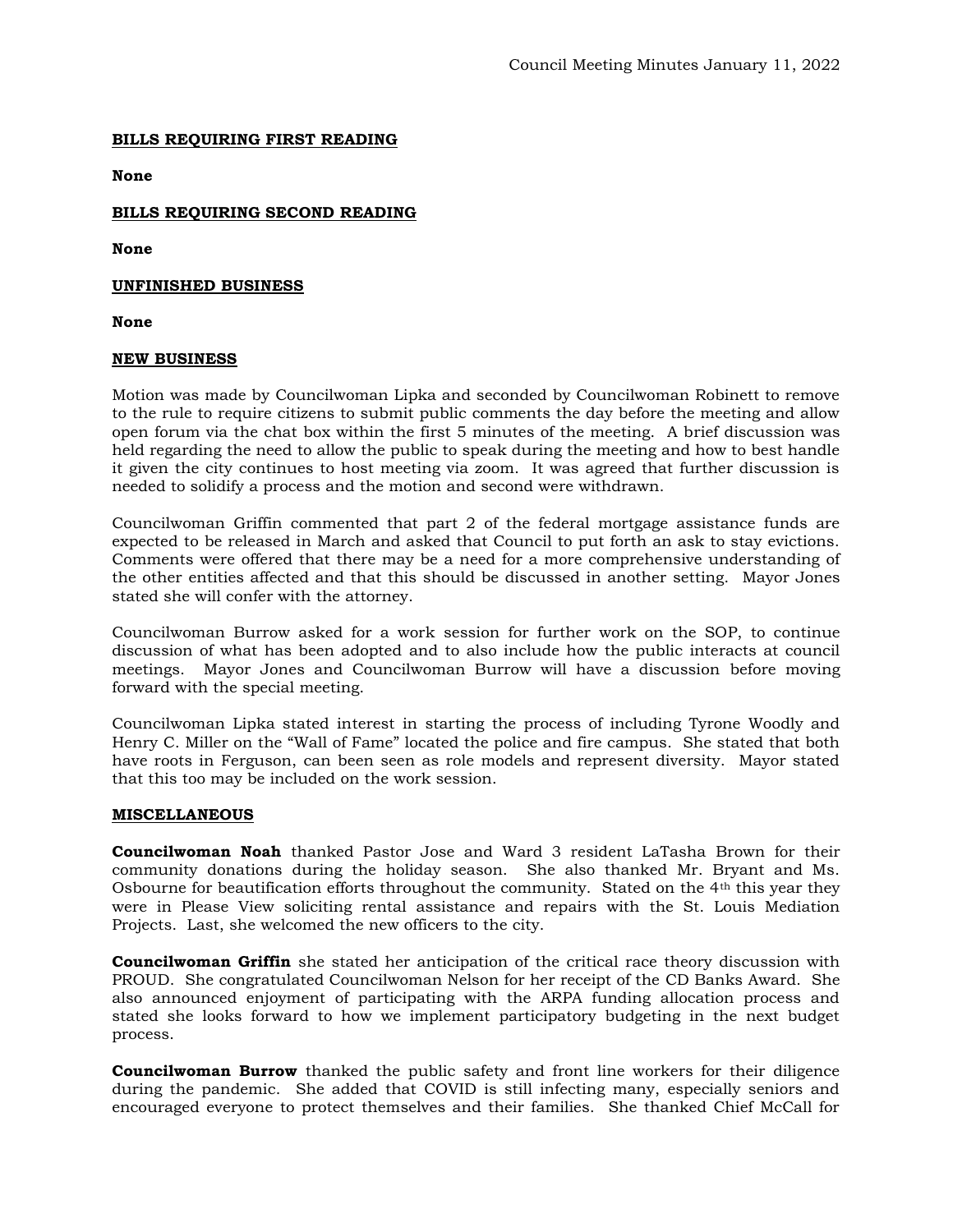answering today and noted the need to discuss further with the Police Chief and City Manager regarding the request of the video footage from the recent shooting that should be distributed to CRB as soon as possible. She added that a letter will be sent to Judge Perry regarding the need to improve communications. Regarding CRB, they will have a town hall in mid March to present information learned from NACOLE of recent trainings and in May they will present their report. There is also a vacancy on the CRB as well as the Library Board. She noted the library has a new telescope that is available to check out. Last she extended a shout out to Toni Dupree for her work with the city and HRC, thanked the council for efforts in working together and Clerk Pittman for being the glue that holds everything together.

**Councilwoman Robinett** thanked citizens for joining the meeting and providing comments. She stated that traffic enforcement and safety are a main concern and she looks forward to citizens providing more comments in the future. She welcomed the new police officers and encouraged everyone to check on their neighbors.

**Councilwoman Lipka** welcomed the new officers. She noted the Sunday was national law enforcement day and thanked all officers and front line workers. She stated she attended one of the ARPA funding forums and it resulted in a lot of good ideas. She said she is the Council rep for Traffic, FSBD and FNIP and safety topics are being held. She reiterated the desire to see speed check zones and traveling speed zones/radars as they are immediate action items. She added that the most recent accident was horrific and everyone needs to work together.

**Councilwoman Nelson** congratulated the new officers. She extended a shout out to Chief McCall on the use of academies via HBCUs and hopes to continue getting officers from our community. She thanked residents for comments regarding the accident on Chambers. She stated while it is terrible what happened, there is speeding all over Ferguson that also needs addressing. She stated that Home Depot awarded \$14,000 for ppe totes in the Ferguson Woods Community; on the MLK Day of Service these totes will be distributed.

**City Manager Osterberg** reminded that the next ARPA funding forum will be held tomorrow at 6pm via zoom, access information can be found at [www.movingfergusonforward.com.](http://www.movingfergusonforward.com/)

**City Clerk Pittman** had no report.

**Attorney Apollo Carey** had no report.

**Mayor Jones** stated excitement of new officers coming to the city. She congratulated Deborah Carter on the new appointment to the Red Circle and Andreal Hoosman who will be recognized as the 2022 Drum Major Award with Christian Hospital. She thanked Christopher with Starbucks who stayed late on Christmas Eve to provide coffee to our police. She announced the next consent decree status hearing on January 20th at 11am and also on January 20th at 9:30 am George Robnett with CAASTLE will speak at the senior meeting regarding the weatherization program. She announced her participation in the MODot video for the slow down campaign with Fran Griffin, Von Walker, and LaRea Jackson. They have given us slow down yards signs to be distributed. She congratulated Councilwoman Nelson on receiving the CD Banks Awards and also announced that MML has many recognition award programs. She speak of the phenomenal job the parks department, police and fire all did on Santa and Sirens. She recommended they are recognized for this effort during COVID.

## **CLOSED SESSION**

**None**

**ADJOURNMENT**